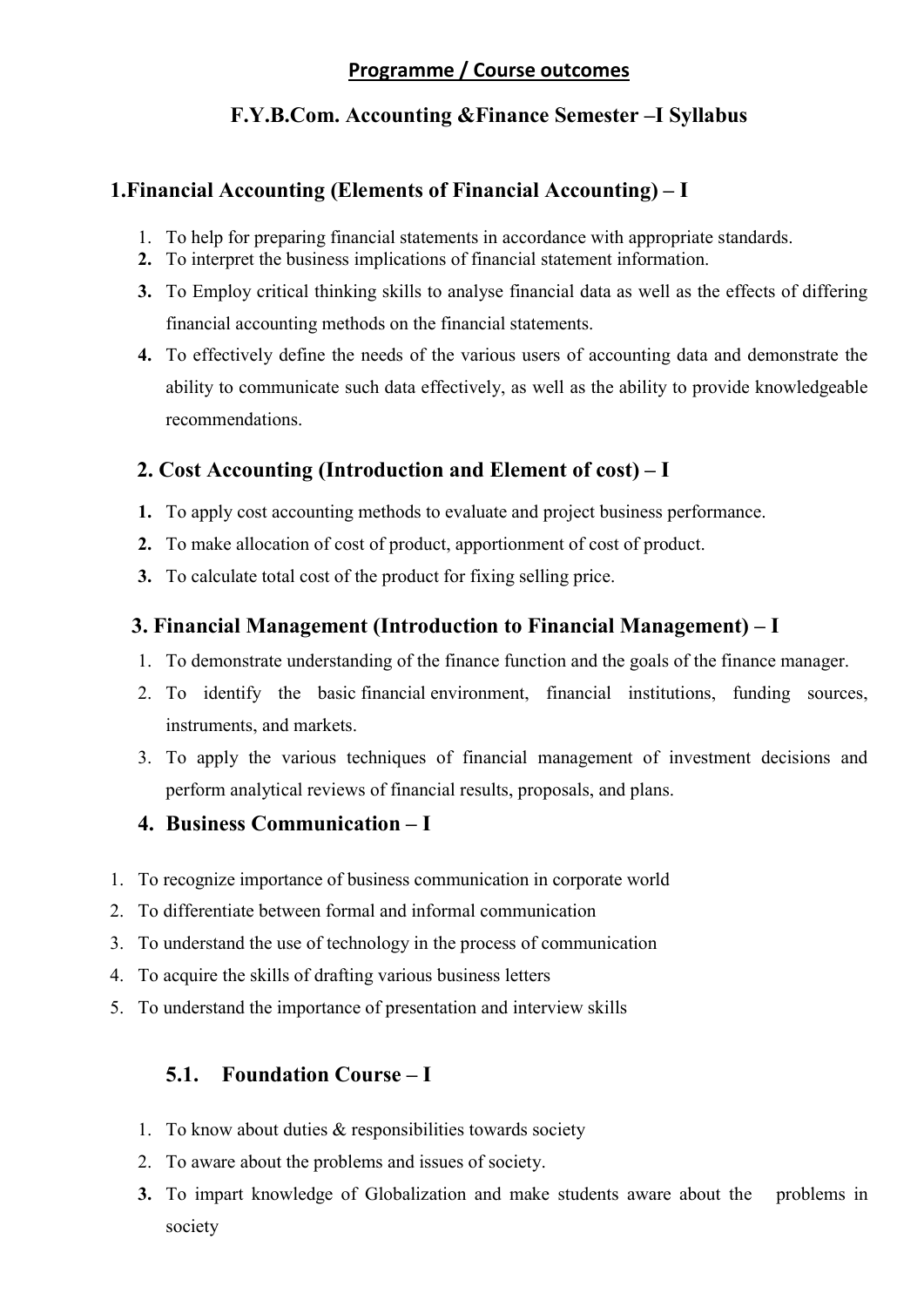# 5.4. Foundation Course in Physical Education – I

- 1. To understand the basic concepts of Health, Physical Education and Physical Fitness.
- 2. To familiarize the learner with different types of fitness, its parameters and wellness.
- 3. To give the knowledge about the exercise and its benefits.
- 4. To create awareness about own body functions through Physical Education and Exercise.
- 5. To acquire the knowledge pertaining to game and sports of the choice of the learner.
- 6. To acquire knowledge and skill of various exercises in order to improve physical fitness.
- 7. To understand the principles exercises prescription and scheduling.
- 8. To know the historical and philosophical aspect of Yoga education.
- 9. To gain the knowledge pertaining to obesity management and communicable diseases.
- 10. To inspire the learners for further achievement in their games /sports /activity of their own choice.

### 6. Commerce (Business Environment) - I

- 1. To recognize and understand business related issues and scopes.
- 2. To analyse the business laws and ethics.
- 3. To know and define the needs of the various environment analysis related to corporate and international business environment.

### 7. Business Economics– I

- 1. To understand various concepts in business economics.
- 2. To develop the understanding and interest in the field of business, commerce and industry.
- 3. To apply concepts of economics to industry.
- 4. To understand the functioning of the firms, industry.

# F.Y.B.Com. Accounting &Finance Semester –II Syllabus

# Financial Accounting (Special Accounting Areas) – II

- 1. To recognize and understand ethical issues related to the accounting profession.
- 2. To prepare financial statements in accordance with Generally Accepted Accounting Principles. Employ critical thinking skills to analyse financial data as well as the effects of differing financial accounting methods on the financial statements.
- 3. To effectively define the needs of the various users of accounting data and demonstrate the ability to communicate such data effectively, as well as the ability to provide knowledgeable recommendations.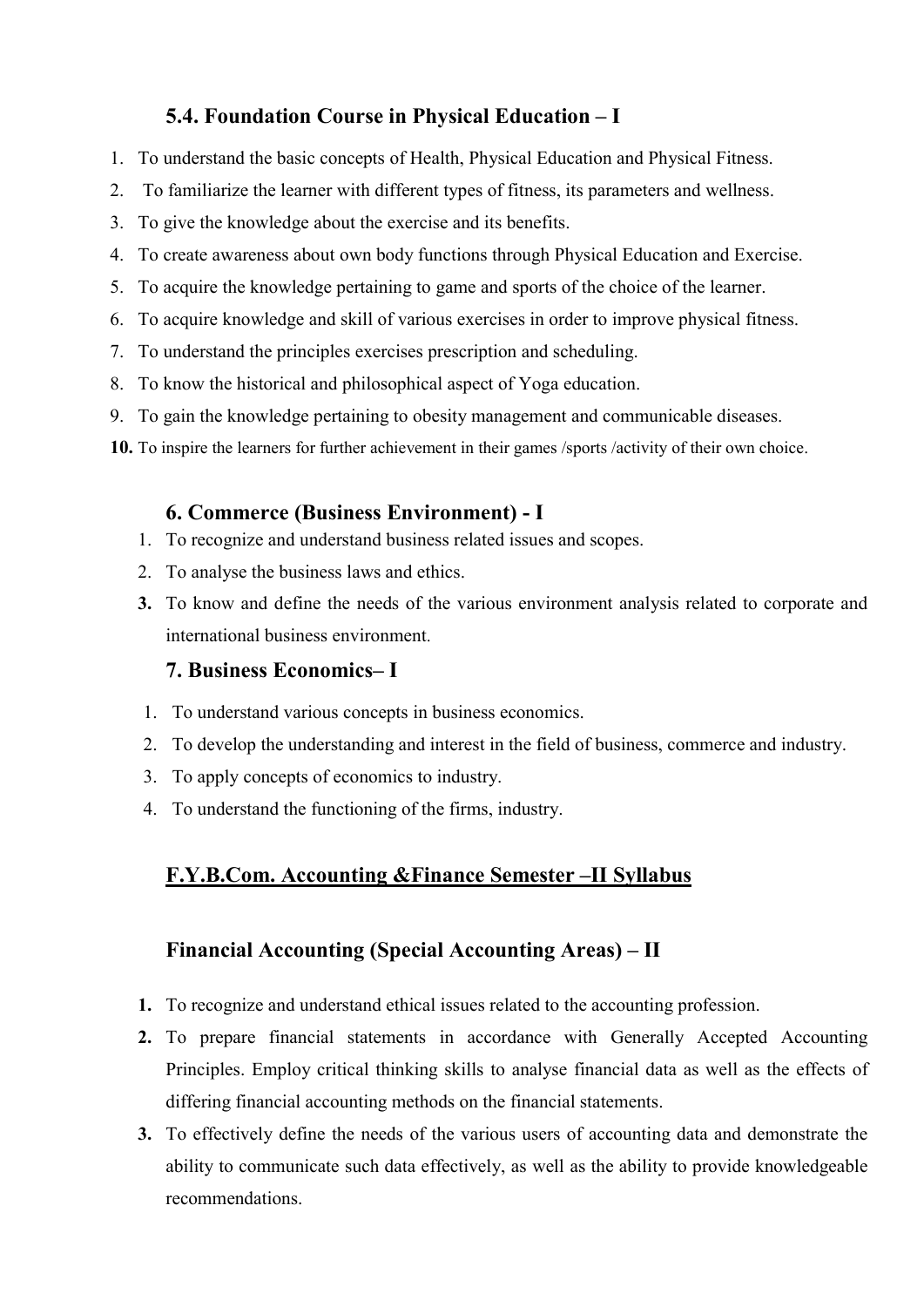# Auditing (Introduction and Planning) – I

- 1. It helps the students to know the concept of Auditing.
- 2. To know the concept of audit planning, procedure and documentation.
- 3. It helps to know role of auditing and to get acquainted with the different techniques of auditing and internal /external audit.

### Innovative Financial Services

- 1. To understand the role and function of the financial system in reference to the macro economy.
- 2. To demonstrate an awareness of the current structure and regulation of the Indian financial services sector.

### Business Communication-II

- 1. To recognize importance of business communication in corporate world
- 2. To differentiate between formal and informal communication
- 3. To understand the use of technology in the process of communication
- 4. To acquire the skills of drafting various business letters
- 5. To understand the importance of presentation and interview skills

### Foundation Course – II

- 1. To know about duties & responsibilities towards society
- 2. To aware about the problems and issues of society.
- 3. To impart knowledge of Globalization and make students aware about the problems in society.

### Foundation Course in Physical Education – II

- 1. To understand the basic concepts of Health, Physical Education and Physical Fitness.
- 2. To familiarize the learner with different types of fitness, its parameters and wellness.
- 3. To give the knowledge about the exercise and its benefits.
- 4. To create awareness about own body functions through Physical Education and Exercise.
- 5. To acquire the knowledge pertaining to game and sports of the choice of the learner.
- 6. To acquire knowledge and skill of various exercises in order to improve physical fitness.
- 7. To understand the principles exercises prescription and scheduling.
- 8. To know the historical and philosophical aspect of Yoga education.
- 9. To gain the knowledge pertaining to obesity management and communicable diseases.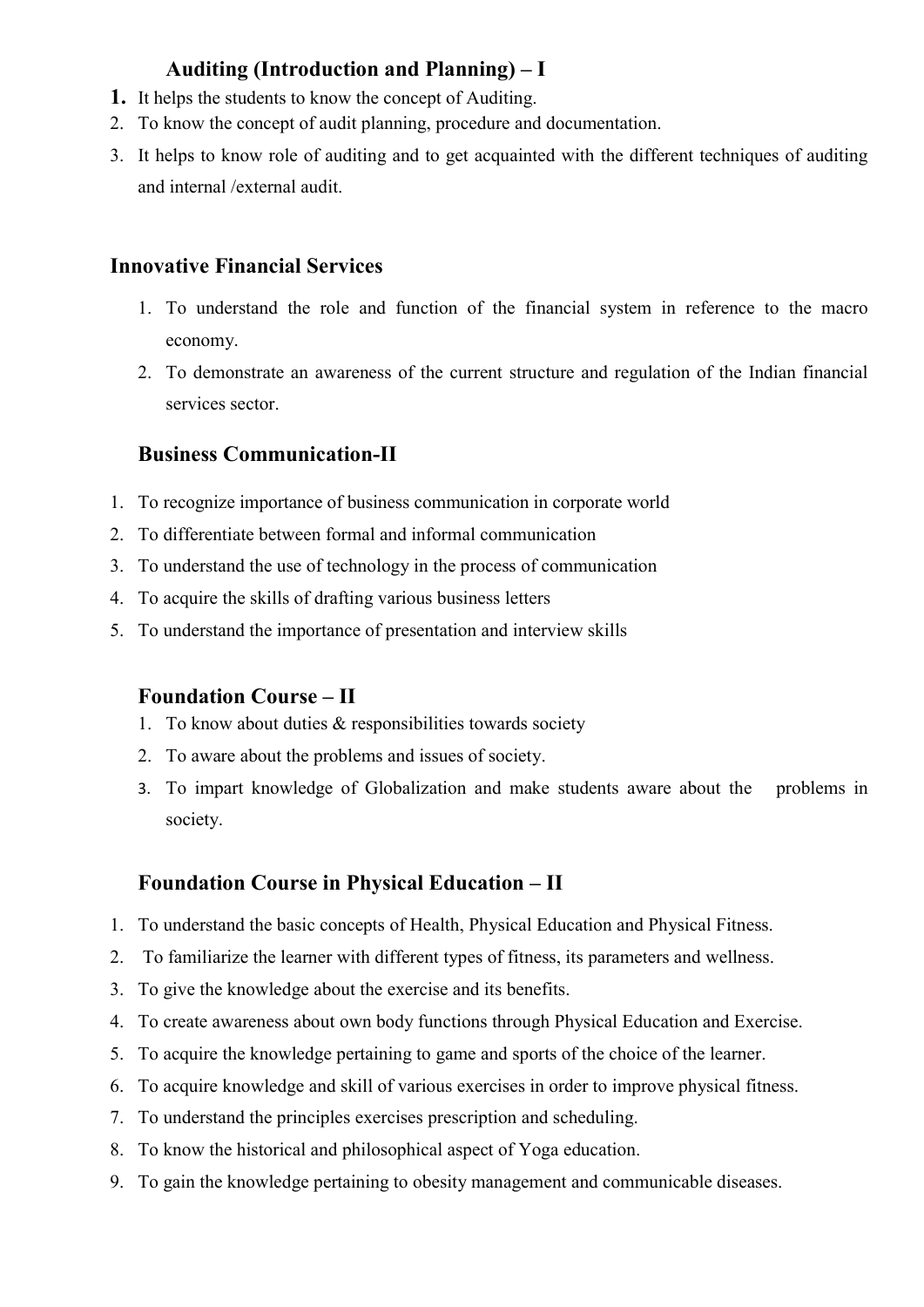10. To inspire the learners for further achievement in their games /sports /activity of their own choice.

### Business Law - (Business Regulatory Framework) - I

- 1. To identify the fundamental legal principles behind contractual agreements.
- 2. To understand the legal implications of different forms of business organizations.
- 3. To acquire problem solving techniques through case studies

# Business Mathematics – I

- 1. Demonstrate an understanding of the foundations and history of mathematics.
- 2. Perform computations in higher mathematics.
- 3. Read and understand middle-level proofs.
- 4. Develop and maintain problem solving skills.
- 5. Use mathematical ideas to model real-world problems

# Programme / Course outcomes

# S.Y.B.Com. Accounting &Finance Semester –III Syllabus

# Financial Accounting (Special Accounting Areas)– III

Learners understand the dissolution of firms

Got the knowledge of the piecemeal distribution of cash for settlement of liabilities

Understanding conversion of a firm into a ltd company

Learners learned to maintain accounts in the books of purchasing firm

Helps to understand the application of rate for foreign currency into reporting

# Cost Accounting (Methods of Costing) – II

Define various components of the total cost [Direct/Indirect/Fixed/Variable]

Determine the various types of centers i.e. cost centers

Use cost sheet for computing per unit cost  $\&$  total cost

Determine the basis for computing tender price of contract

# Auditing (Techniques of auditing and audit procedures) – II

Define various components of total cost [Direct/Indirect/Fixed/Variable] Determine the various types of centers i.e. cost centers Use cost sheet for computing per unit cost & total cost Determine the basis for computing tender price of contract

# Taxation - I (Direct Taxes Paper- I)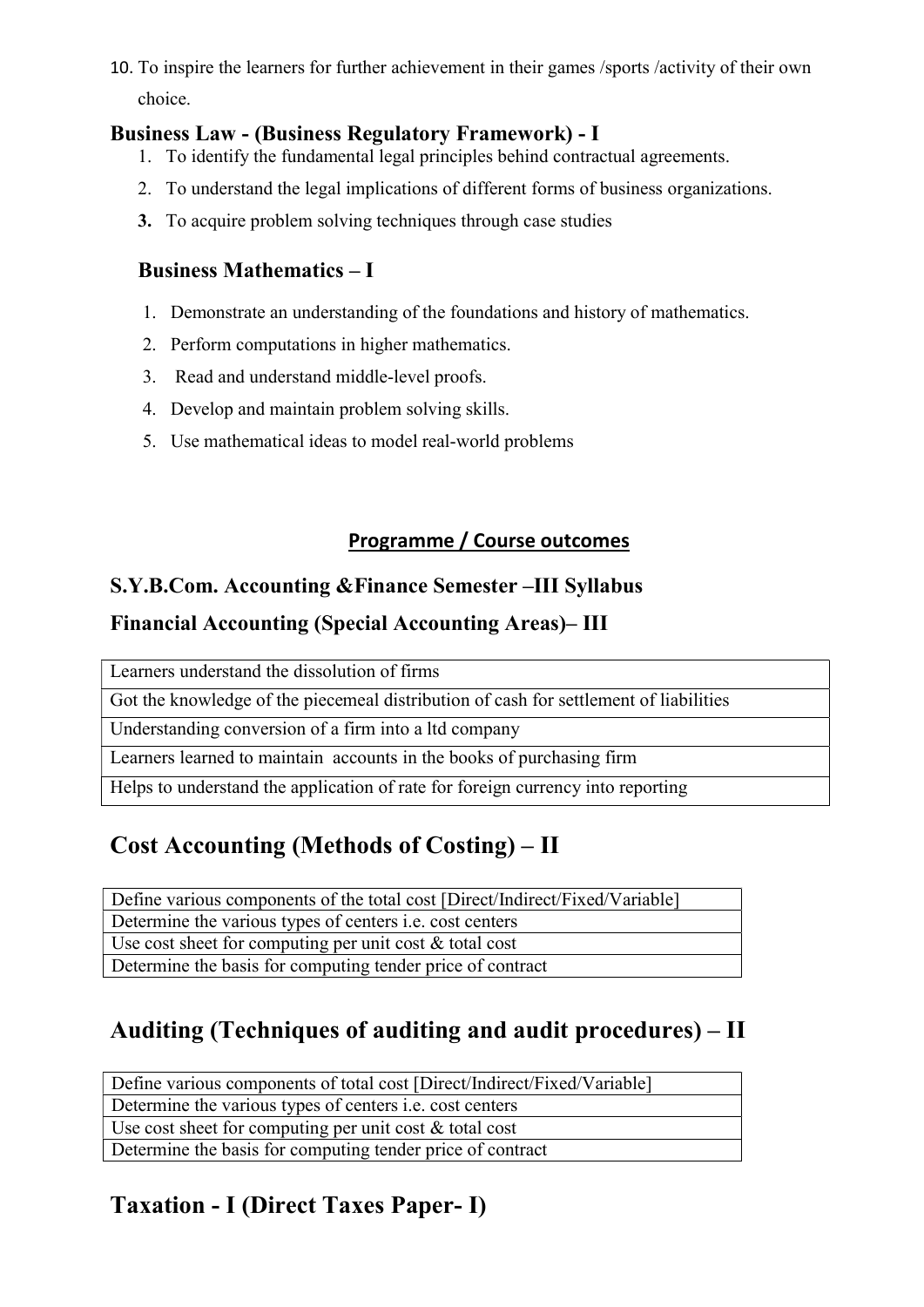By the end of the course students will able to describe how the provisions of direct tax laws and to develop a broad understanding of the tax laws & accepted tax practices

Students of the course will be able to explain different types of incomes  $\&$ their taxability  $\&$  expenses  $\&$  their deductibility

Students who complete this course will be able to learn various direct taxes & their implication in practical situations

Students of the course will able to state the use of various deductions to reduce the taxable income.

# Principles & Practices of Banking

Students by the end will be able to identify and review banks' major risks, risk management techniques and strategies

Students will be able to estimate bank performance, risk, and efficiency and competition measures and understand their relevance in explaining issues of systemic risk, regulation, and the financing conditions in the economy.

Students will be able to understand the dynamic changes of the banking industry and the policy responses because of the recent crisis

Students will be able to learn ethical issues in banking and consider their implications for conduct of business.

# Information Technology in Accountancy – I

To learn the basics of computer & communication system

To learn knowledge data delivery

To learn the concept of application in business

To learn database & storage management

To learn various types of memory

# Business Law (Business Regulatory Framework) – II

It enable the learner to appreciate the relevance of business law to individuals and business.

Learners are able to identify the fundamental legal principles behind contractual agreements

Learner acquired problem solving techniques and to be able to present coherent, concise legal argument.

# Research Methodology in Accounting and Finance

Use Literature while preparing for research, research design and further searches. Explain the Research terminologies and methodologies and interpret, analysis and presentation of the report.

Demonstrate a basic understanding of Research, Research Design, and Report Writing.

# Foundation Course in Commerce (Financial Market Operations) – III

Students will able to understand the Australian Banking system & describe the role of regulatory bodies in regulating how banks manage their capital Students will able to apply different valuation techniques to determine share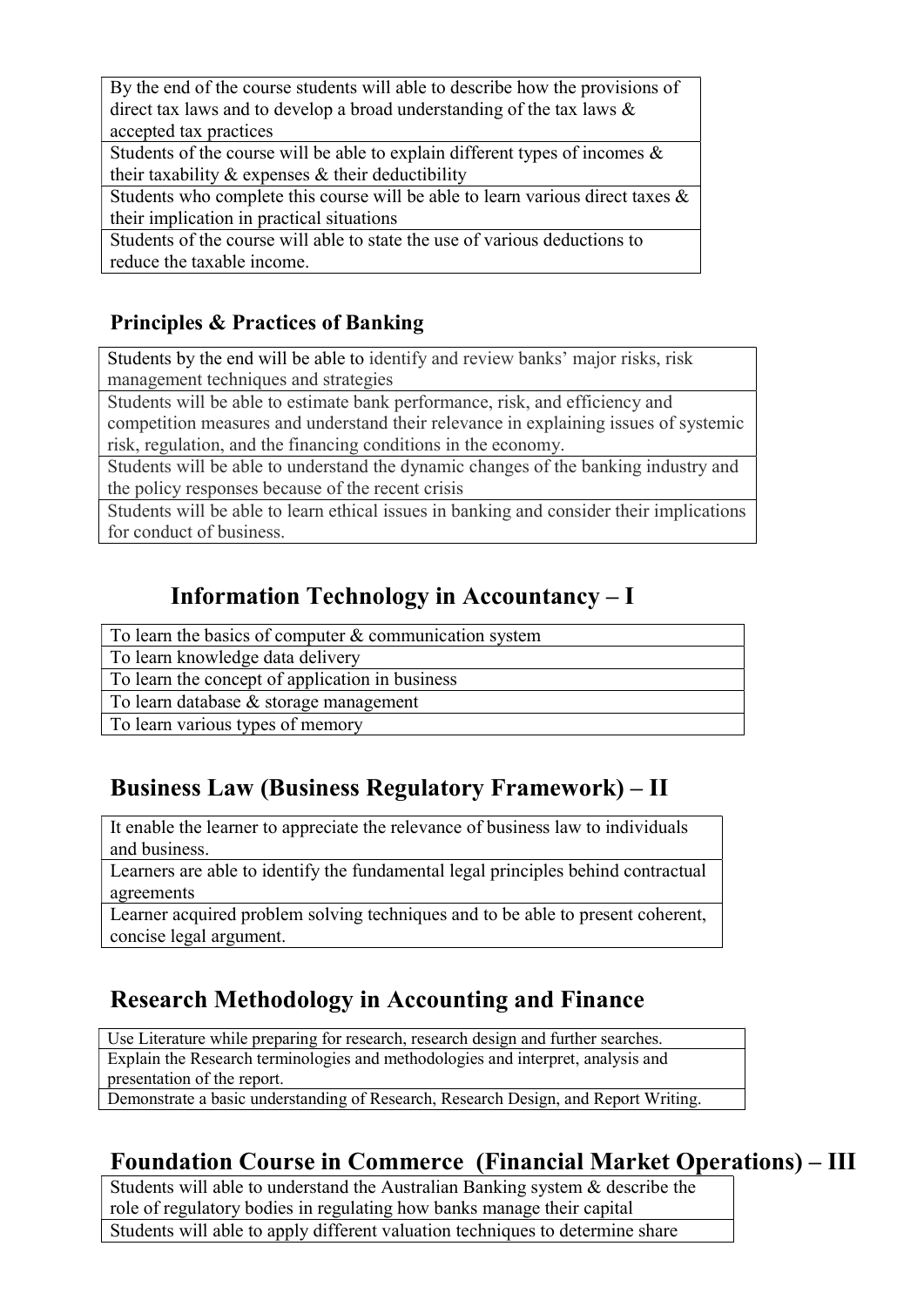# S.Y.B.Com. Accounting &Finance Semester –IV Syllabus

# Financial Accounting (Special Accounting Areas) – IV

| Learners understanding about final accounts of the companies           |
|------------------------------------------------------------------------|
| Learn about redemption provisions of preference shares and debentures  |
| Work with profit prior to incorporation and post-incorporation profits |

### Management Accounting (Introduction to Management Accounting)

Understand the concept of management accounting

Analyses and interpret the financial statements.

Calculate various ratios from the financial statements.

Do cash flow analysis.

Manage working capital requirement estimations of the firm.

# Auditing- III

| Understand the concept of management accounting             |
|-------------------------------------------------------------|
| Analyses and interpret the financial statements.            |
| Calculate various ratios from the financial statements.     |
| Do cash flow analysis.                                      |
| Manage working capital requirement estimations of the firm. |

# Taxation - II (Direct Taxes- II)

By the end of the course students will able to describe how the provisions of direct tax laws and to develop a broad understanding of the tax laws & accepted tax practices

Students of the course will be able to explain different types of incomes & their taxability  $&$  expenses  $&$  their deductibility

Students who complete this course will be able to learn various direct taxes & their implication in practical situations

Students of the course will able to state the use of various deductions to reduce the taxable income.

# Wealth Management

Students should be able to analysis the evolution of markets

Students should be able to evaluate the value of the securities i.e. shares  $\&$ bonds

Students should be able to know the operational aspects of managing wealth Students should be able to analysis various financial products for investments

# Information Technology in Accountancy – II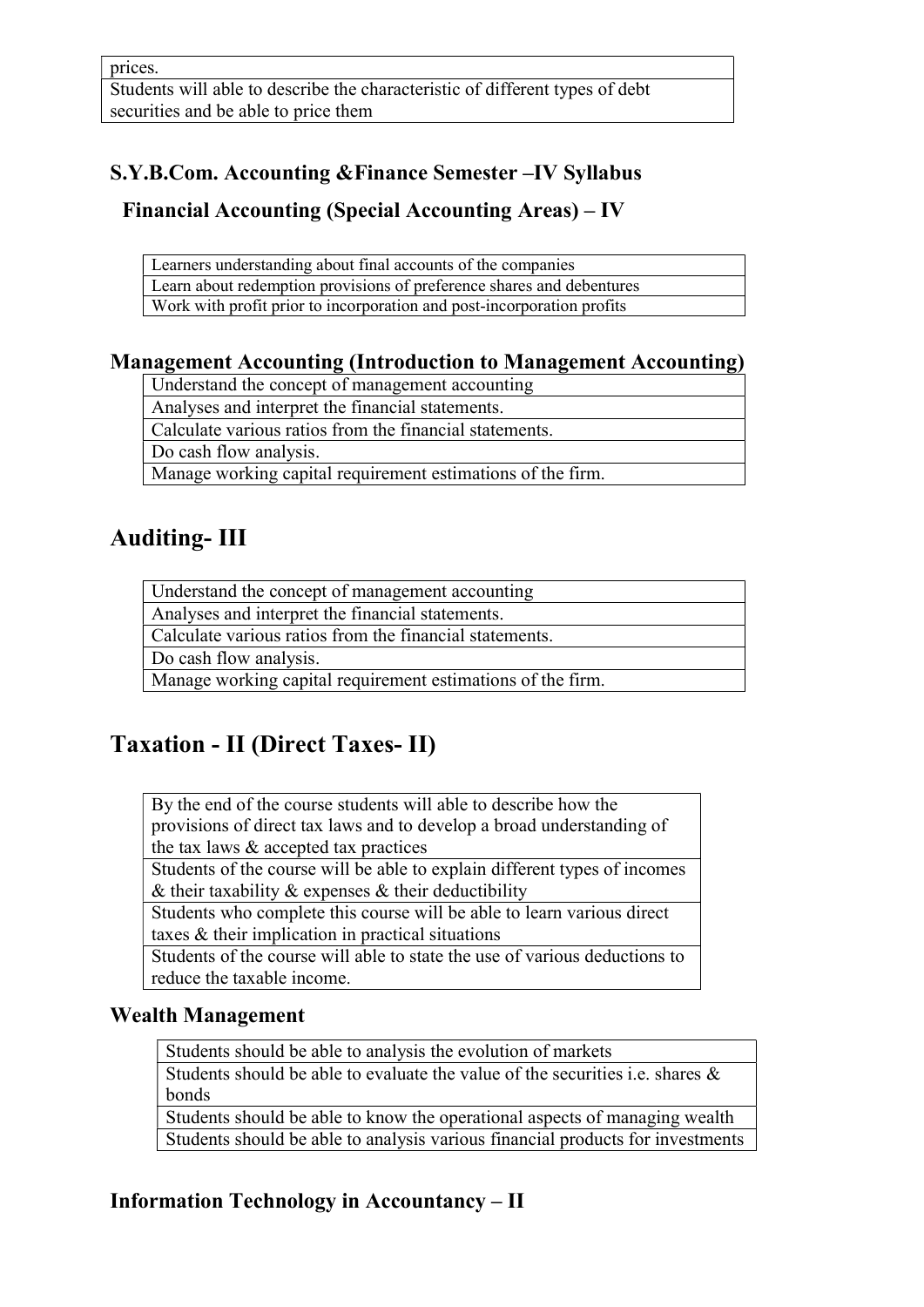Learn need & importance of business process, business process management in IT, BPM life cycle

Learn practical knowledge of tally software

Learn importance & applications of information system in management, the role of computer in MIS

Learn different IT auditing techniques

# Business Law (Company Law) - III

Demonstrate comprehensive and accurate knowledge and understanding of those areas of company law.

Read and study primary and secondary sources of company law, with minimal staff guidance; critically analyses, interpret, evaluate and synthesize information from a variety of sources.

Critically analyses complex problems in relation to the regulation of companies, apply the legal principles studied to these problems, and evaluate competing arguments or solutions and present well-supported conclusions both orally and in writing.

# Business Economics - II – (Macro Economics)

Understand the basic of national income accounting. Understand the cause and consequence of the business cycle. Understand the role of fiscal and monetary policy.

# Foundation Course in Management (Introduction to Management) – IV

Understand the basic management concepts. Understand the terms like planning and organizing. Understand staffing, directing and controlling.

# Programme / Course outcomes

# T.Y.B.Com. Accounting &Finance Semester –V Syllabus

### Cost Accounting – III

Learn the process of computation of Total Cost, Process Cost and Inter-process Profit.

Understand the terms with regard to Cost Accounting Systems

Understand the terms with regard to Operating costing.

Learn to calculate the cost for activity with the help of ABC System.

# Financial Management -II

Learn the financial concepts used in making financial management decisions. Understand the use of effective capital budgeting techniques for decision making Effectively manage financial needs and business operations. Grasp the financial concepts, processes, and operations from a managerial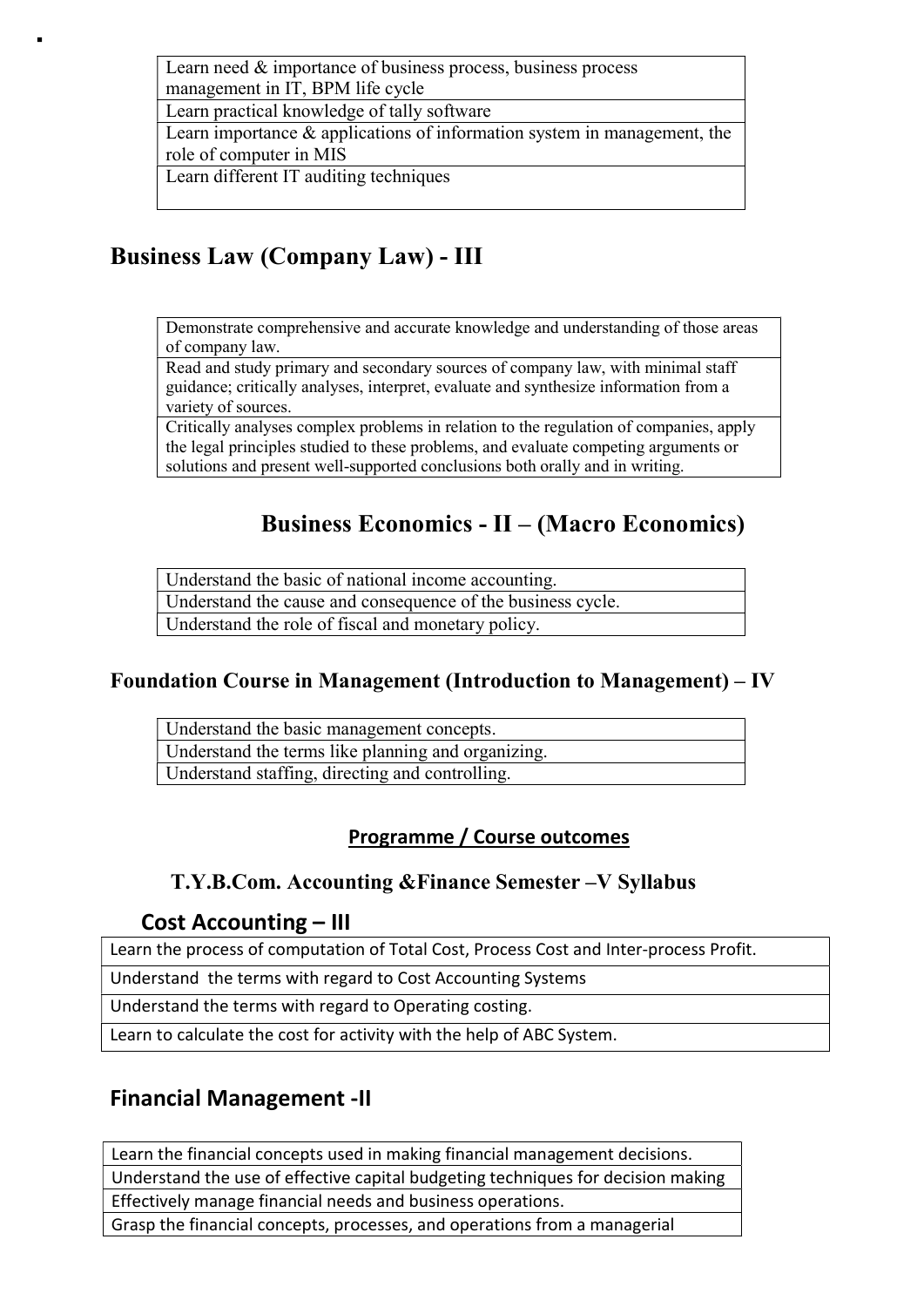### Taxation – III (Indirect Taxes – I)

Learn to compute the assessable value of transaction related to goods and services.

Understand the calculation of GST for various goods and services.

Learn to examine the methods of tax credit under GST.

Understand the process of Registration of GST

### International Finance

Understand international trade terms and finance.

Deal in derivative trading.

Grip a basic understanding of foreign exchange market.

Learn the concepts of international financial management.

### Financial Analysis and Business Valuation

| Learner prepare difference financial models            |
|--------------------------------------------------------|
| Understand skill of analyzing the financial statements |
| Acquire knowledge of valuation of business acquisition |
| Analysis & compare difference valuation models         |

### Management- II (Management Applications)

| Learners enhance knowledge about marketing management                       |
|-----------------------------------------------------------------------------|
| It helps to apply various theories for decision making on financial aspects |
| it helps to understand different aspects of production management           |
| Learners would have used various policies for performance appraisal of      |
| employees.                                                                  |

### Financial Accounting – V

Learn AS 14 and the methods of accounting for Amalgamations, concept of transferee Company and the transferor company, purchase consideration and accounting treatment.

Understand the procedure of internal reconstruction, its methods and accounting treatment

Understand the procedure of liquidation of companies, & preparation of Liquidator Final Statement

Enhance the knowledge about accounting entries of indirect taxation.

### Financial Accounting – VI

Understand Business Finance terms and concepts while communicating Learn the importance of Life insurance and its accounting treatment. Understand Financial terms and interpretation for taking financial decisions.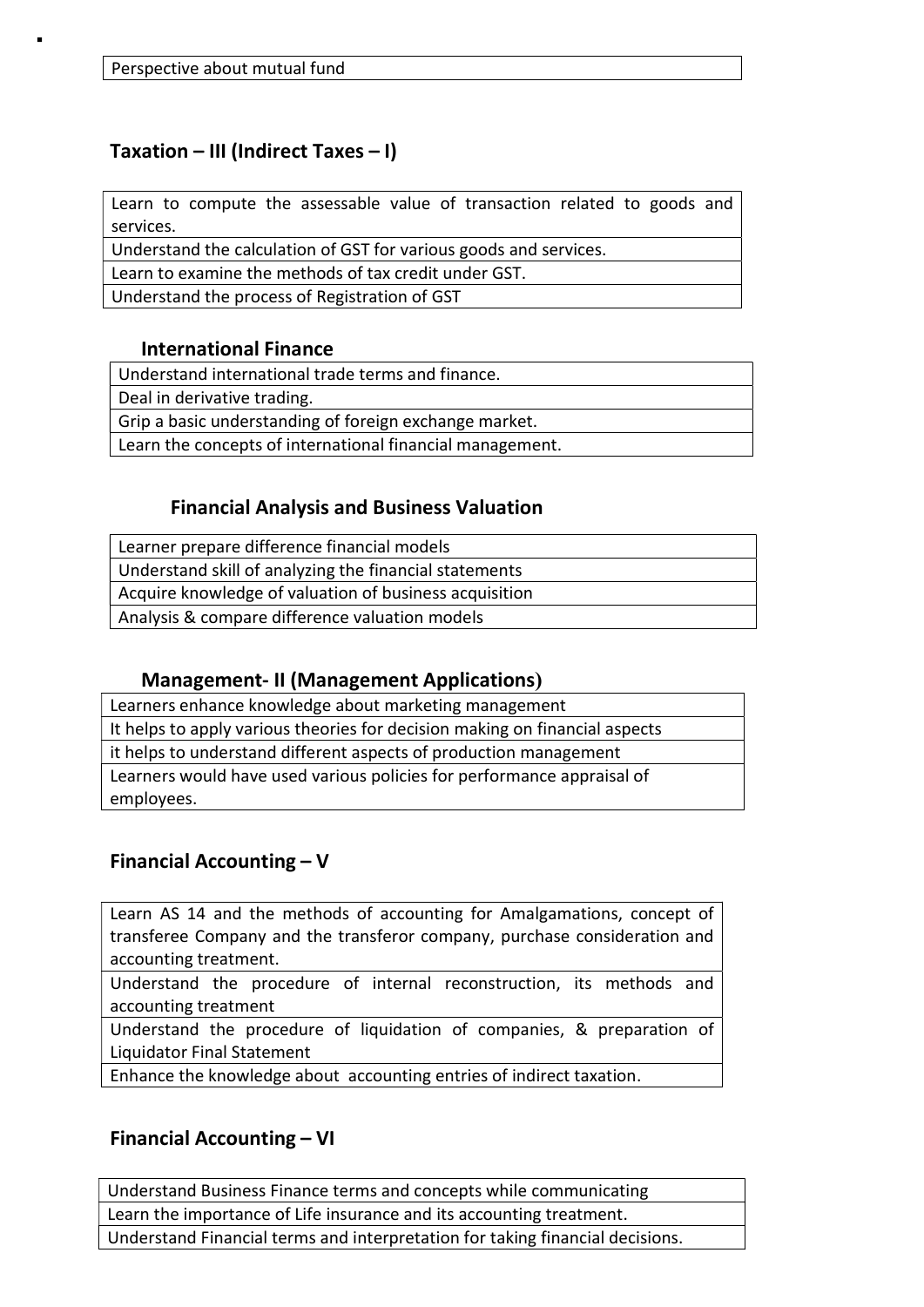### T.Y.B.Com. Accounting &Finance Semester –VI Syllabus

### Cost Accounting – IV

Understand the calculation of transfer pricing. Learn to calculate marginal costing system, and use it for managerial decision making. Understand how to establish the budget and budgetary control.

### Financial Management – III

Learn the financial concepts used in making financial management decisions.

Learn about working capital financing.

Learn basic understanding of risk management

Understand the continuous process, managerial decision making to maintain a balance between risk & amp; profitability, coordination process, etc.

Taxation - IV (Indirect Taxes – II)

Learn to compute Payment of tax and refund

Understand legislation and administration of Foreign Trade Policy.

Understand the types of refund.

### Security Analysis and Portfolio Management

Learn to describe the steps of the portfolio management process.

Understand investment policy recommendations, including the

determination of an optimal asset allocation.

Learn to analyze and evaluate the performance of an investment manager.

Learn to analyze bond portfolio management strategies.

Understand the concept of market efficiency.

### Management Control Systems

Learns would able to understand the management accounting & control systems

Understand analytical framework for Developing Responsibility Budget Learners acquire the knowledge about various approaches of responsibility centre

Learners know about Financial Reporting to Management

### Economics Paper – III (Indian Economy)

Learners would have acquired different aspects of agricultural sector Learners understand the growth of industrial sector leads to development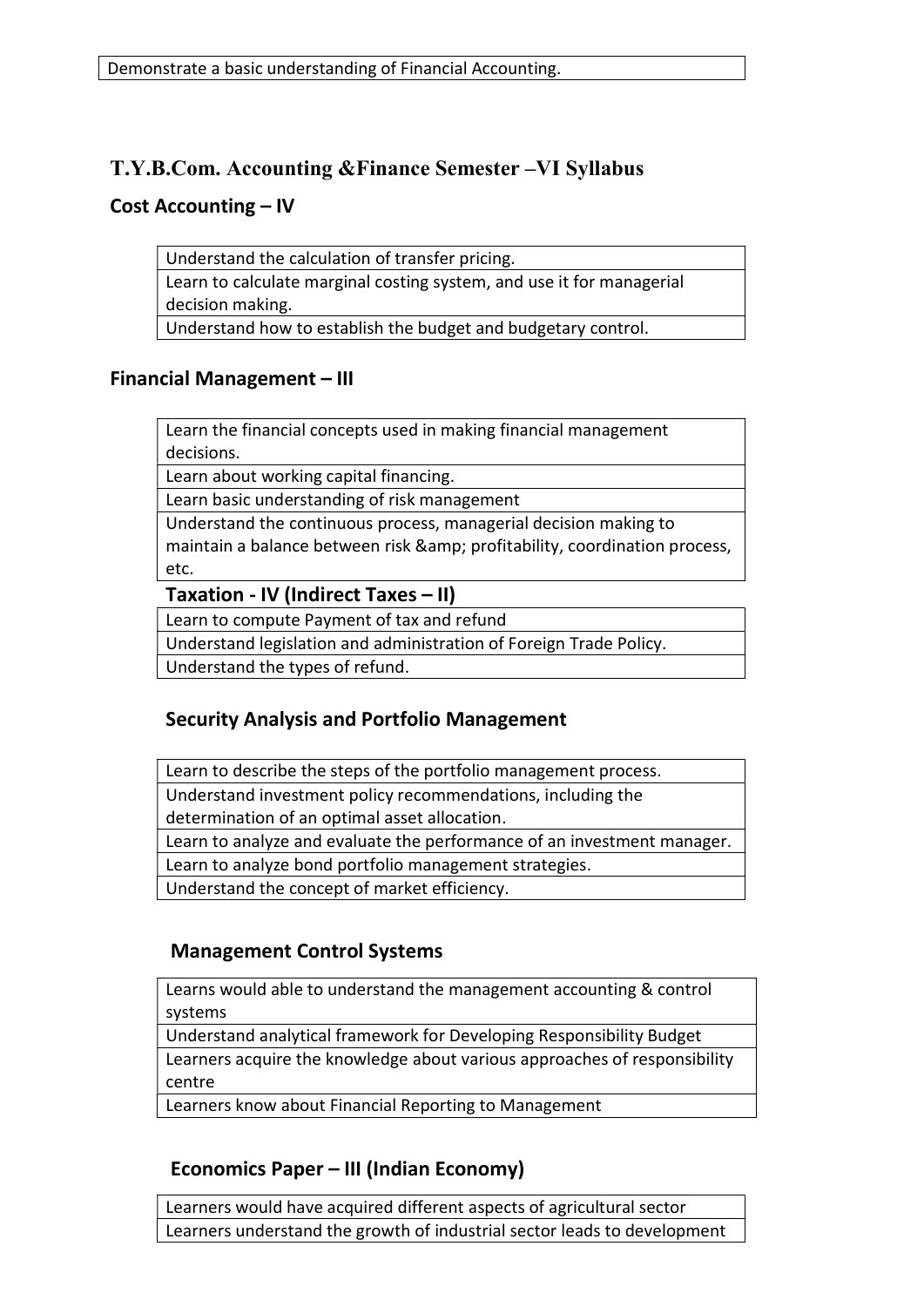of economy

Learners know about service sector & industrial sector

Learners know about money market and its progress

### Financial Accounting – VII

Understand the concept of IFRS its Purpose & Objective of financial statement, its Frame work, its assumption, characteristics, element, recognition & measurement.

Learn to prepare Final Accounts for Electricity Company as per Double Account System

Learn to prepare final accounts of Co-Operative Housing Society & Consumer Co-Operative Society.

Understand accounting of Foreign Branch and Conversion as per AS 11 and incorporation in HO accounts.

# Programme / Course outcomes

### Certificate Course – Certificate Course in Accounting Standards

- To help for preparing financial statements in accordance with standards.
- To identify the financial statements and their purpose in accordance with standards.
- To interpret the business implications of financial statement information.
- To employ critical thinking skills to analyse financial data as well as the effects of differing financial methods on the financial statements.

# Certificate Course in Export & Import Management

Improved overall knowledge of learners about international business environment and economic relations.

Developed analytical skills for identifying export opportunities and undertaking export marketing in countries offering export potential for wide ranging products of Indian origin.

Developed understanding towards export procedure & documentation.

Enhanced knowledge in area of logistics and benefits from exports by understanding foreign trade policies.

Helps to understand the application of rate for foreign currency into reporting

# Programme / Course outcomes

# Institute Tax account

- 1. Course Outcome To help for prospering financial statements in accordance with standards.
- 2. To interpret the business implications of financial statement information.
- 3. To employ critical thinking skills to analyze financial data as well as the effects of differing financial
- 4. Accounting methods on the financial statements.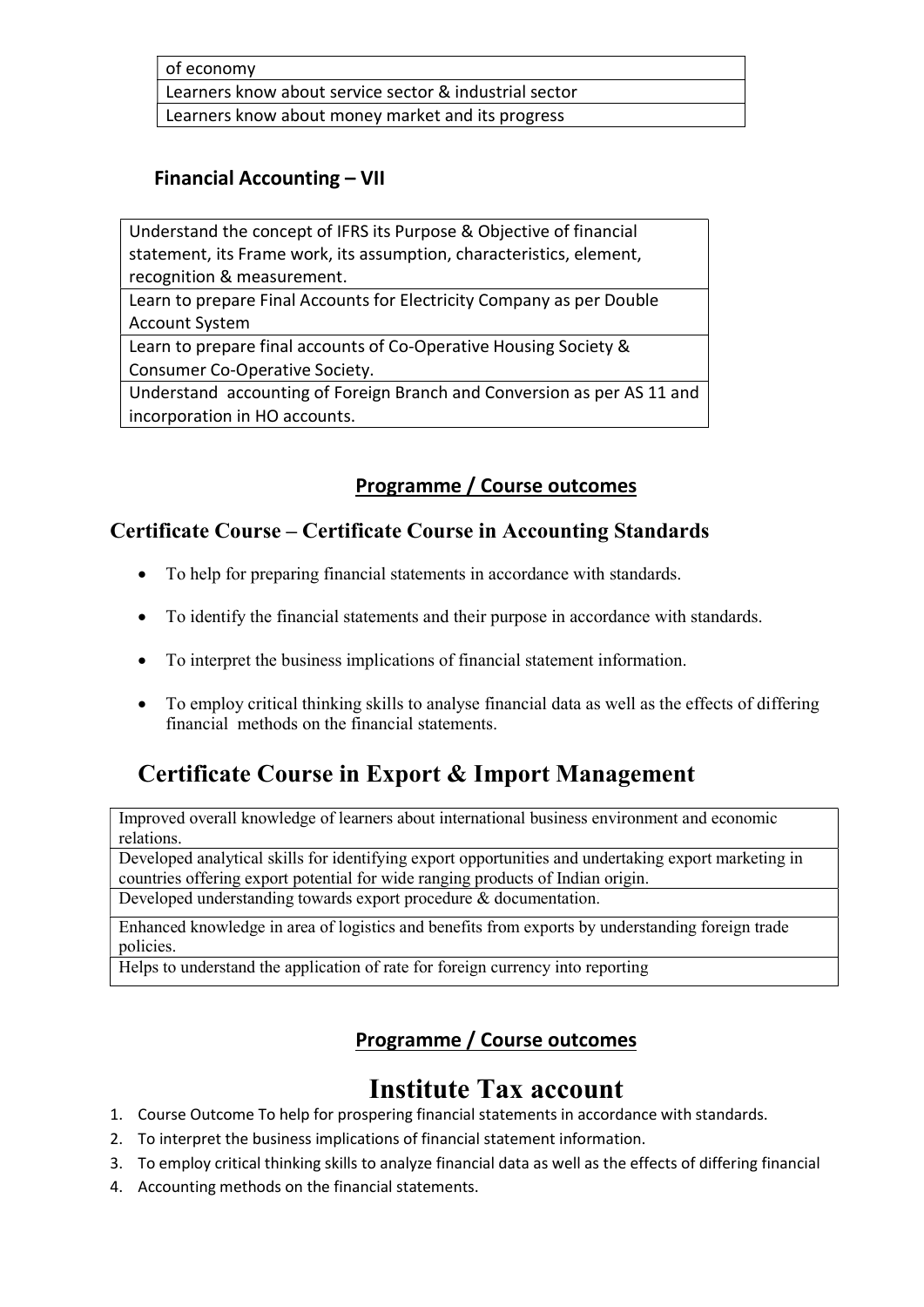# Programme / Course outcomes

# Diploma in Business Management

# Syllabus of Courses of Diploma in Business Management at Semester I

# Principle of Management

Learners would have learned the concept of business and its aspects

It help to know about effectiveness of management in decision making

It help to understand motivational factor

Learners able to learn about the dimensions about the organizational structure

# Human Resource Management

To gain the knowledge about the need and importance of HRM.

To understand the importance of strategy formation in organization.

To understand the working and functions of HRM department.

To learn the various methods of HRM for the betterment of organization.

# Marketing Management

Better understanding of concepts and functioning of marketing department.

Understanding of planning and strategies behind the success of any product.

Understanding of challenges faced by marketing department of organizations.

Understanding the need and requirement of marketing department in any organization.

# Financial Management

Explain the concept of fundamental financial concepts, especially time value of money

Analyze the main ways of raising capital and their respective advantages and disadvantages in different circumstances

Interpret statutory law for purposes of risk avoidance, and to establish control mechanisms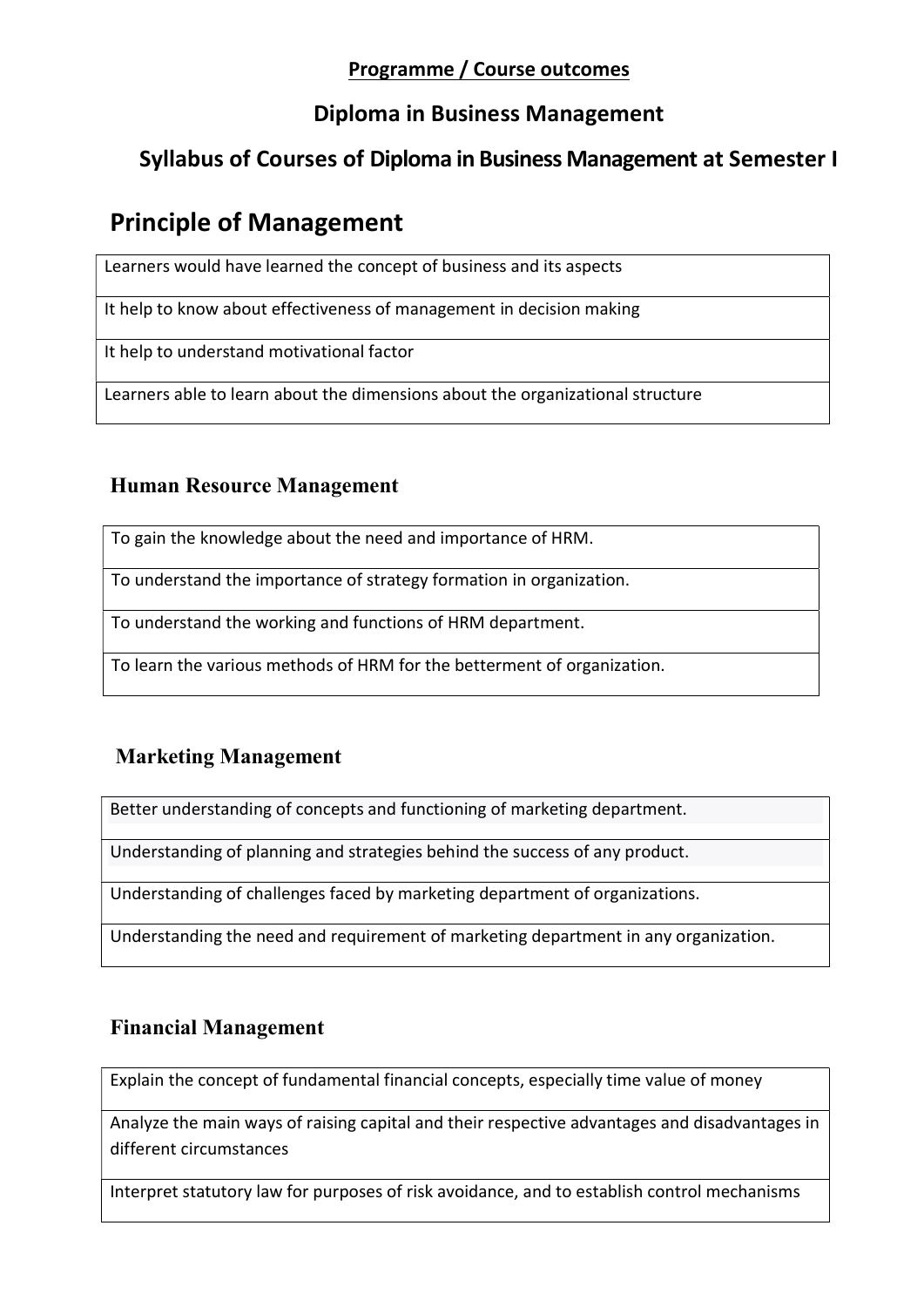# Syllabus of Courses of Diploma in Business Management at Semester II

### Strategic Management

Learners understand the different aspects of strategic management It help to be participated in formulation of strategy It enhance the ability to learn dimensions of business policy It helps to evaluate policies for decision making

# Production & Operation Management

Apply modern tools, techniques, and technology in a functional and productive manner in their manufacturing activities

Analyze, design, construct, implement and maintain, usable, reliable, and productive and operative skill that support operational, managerial, and strategic and production activities of organizations

Study and evaluate existing manual and helpful, for production development decision.

## Management Information System

Apply modern tools, techniques, and technology in a functional and productive manner in their professional activities

Analyze, design, construct, implement and maintain, usable, reliable, and cost-effective Information Systems (IS) that support operational, managerial, and strategic activities of organizations

Study and evaluate existing manual and automated business processes, and identify opportunities for re-engineering and/or automation

Analyze the impact of computing on individuals, organizations and society, including ethical, religious, legal, security and global policy issues

# Programme / Course outcomes

# Diploma in Banking and Finance

### Principle of Banking